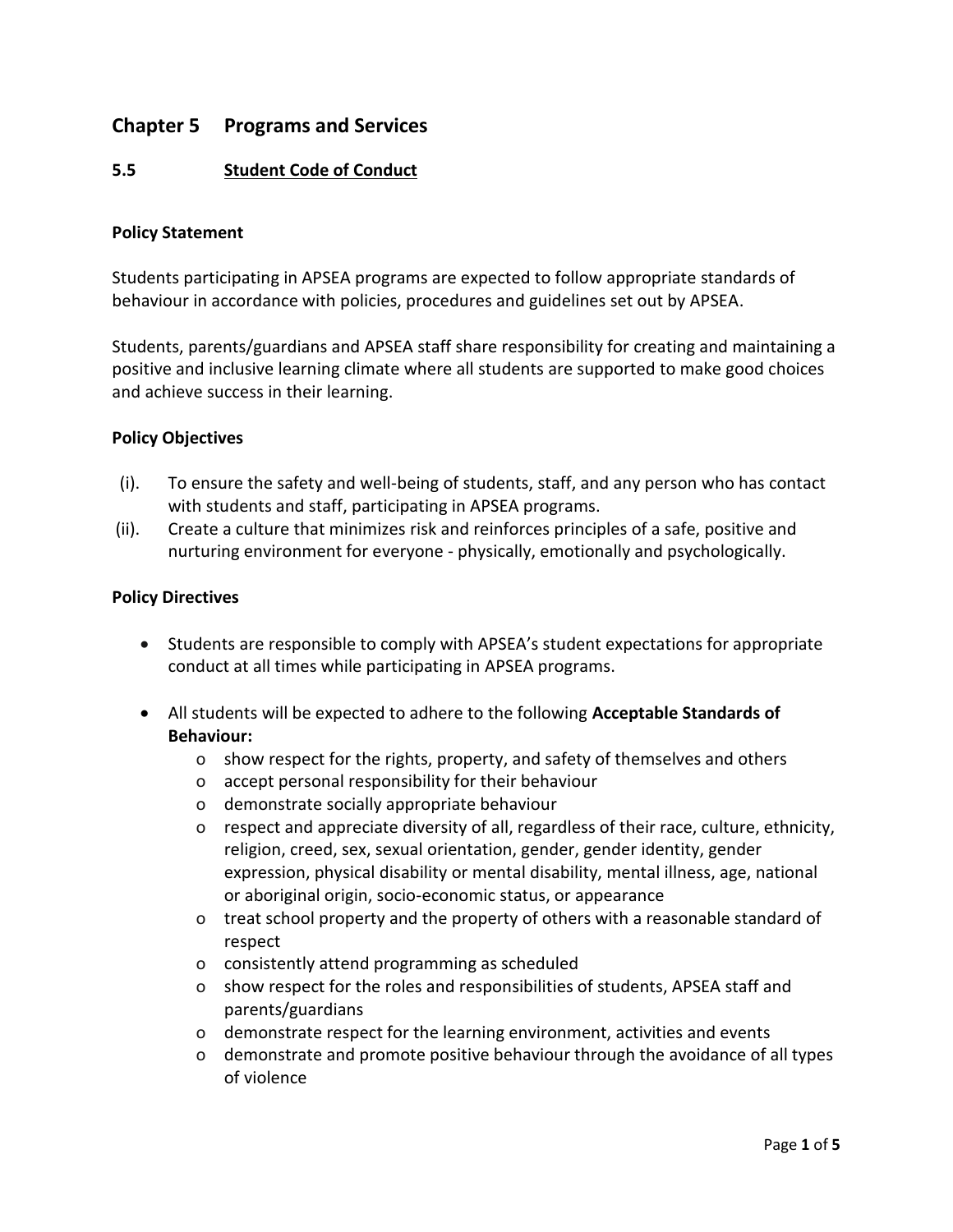- o use information and communications technology, including the Internet, digital resources, and e-communication, and all forms of social media in a responsible and acceptable manner
- o refrain from all forms of bullying and cyberbullying, intimidation, racism, and discrimination
- o refrain from the possession of any weapons
- o refrain from the use of items as weapons intended to harm another person or themselves
- o refrain from the possession of, or being under the influence of alcohol, drugs, and all other forms of intoxicants
- Students will be expected to refrain from the following **Unacceptable Behaviours**:
	- o bullying; cyberbullying
	- o discriminatory behaviour; racist behaviour
	- o illegal activity
	- o insubordination
	- o misuse of network or online resources
	- o physical violence
	- o verbal abuse
	- o sexual intimacy; sexual assault; sexual harassment; sexual misconduct
	- o significant disruption to school operations
	- o use or possession of:
		- tobacco, nicotine products and e-cigarettes
		- alcohol
		- illegal and/or non-medicinal drugs; drug-related paraphernalia
		- use or possession of weapons
	- o vandalism

Refer to Appendix A for detailed descriptors of **Unacceptable Behaviours**.

- Staff will interact with students to support appropriate conduct, while modeling expected behaviours.
- Every effort shall be made to ensure a safe, positive, learning environment.
- This policy is supported by specific procedures that guide APSEA staff in ensuring student conduct.

## **Application**

This policy applies to all students, parents/guardians, staff, and any person who has contact with students and staff participating in APSEA programs.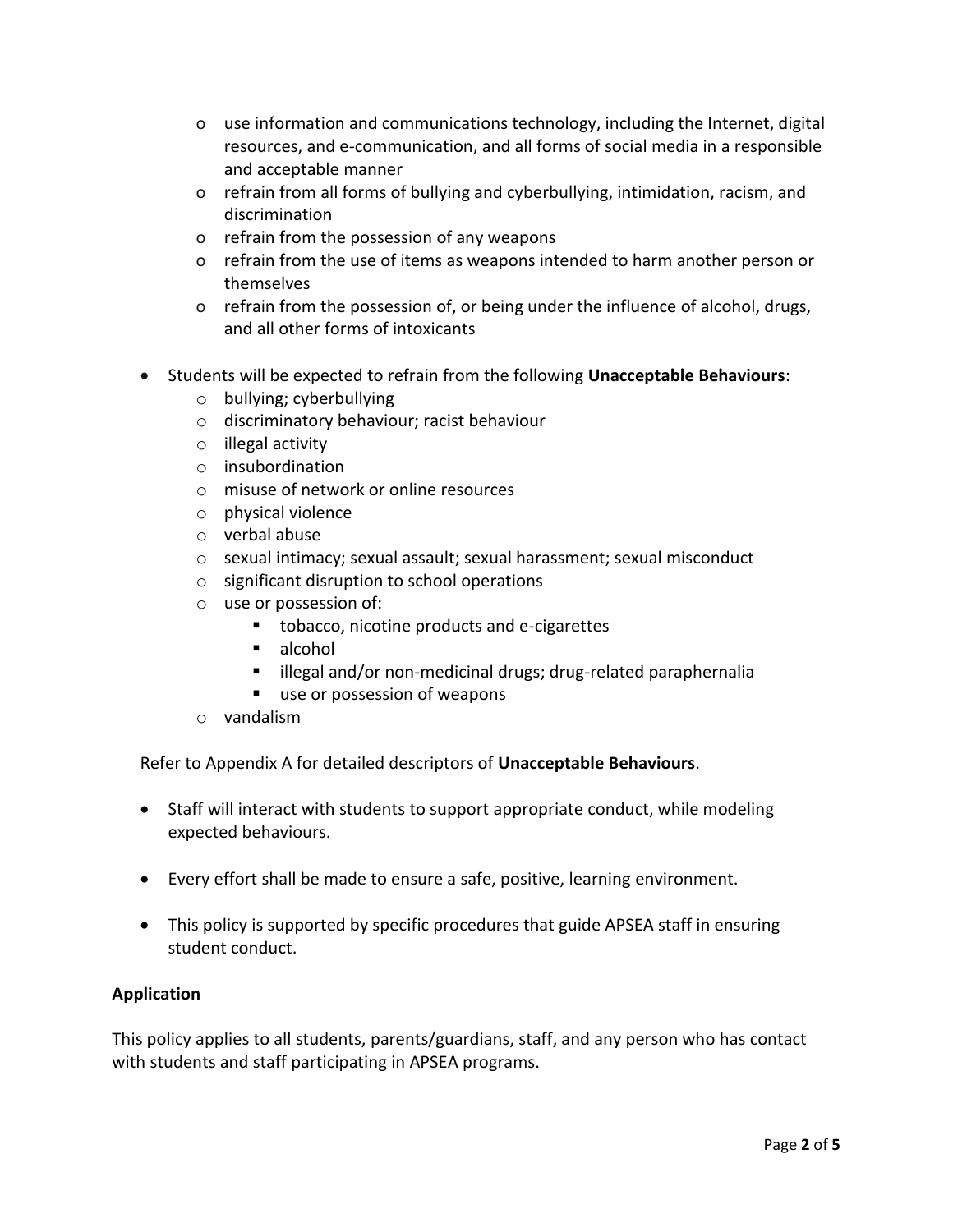## **Accountability, Monitoring and Review**

- The Superintendent of APSEA is accountable to the APSEA Board of Directors for compliance with this policy.
- The Superintendent of APSEA or their designate will review this policy annually.

## **Approval Dates**

This policy replaces procedures CF.05, CF.09, SI.05, STP.02, STP.03, STP.04, STP.08, STP.11

Approved: 24 March 2016 Revised:

## **Reference**

Nova Scotia Provincial School Code of Conduct Policy (September 2015).

#### **Communication/Enquiries**

For information about this policy, please contact the Superintendent (902/424-8500, apsea@apsea.ca).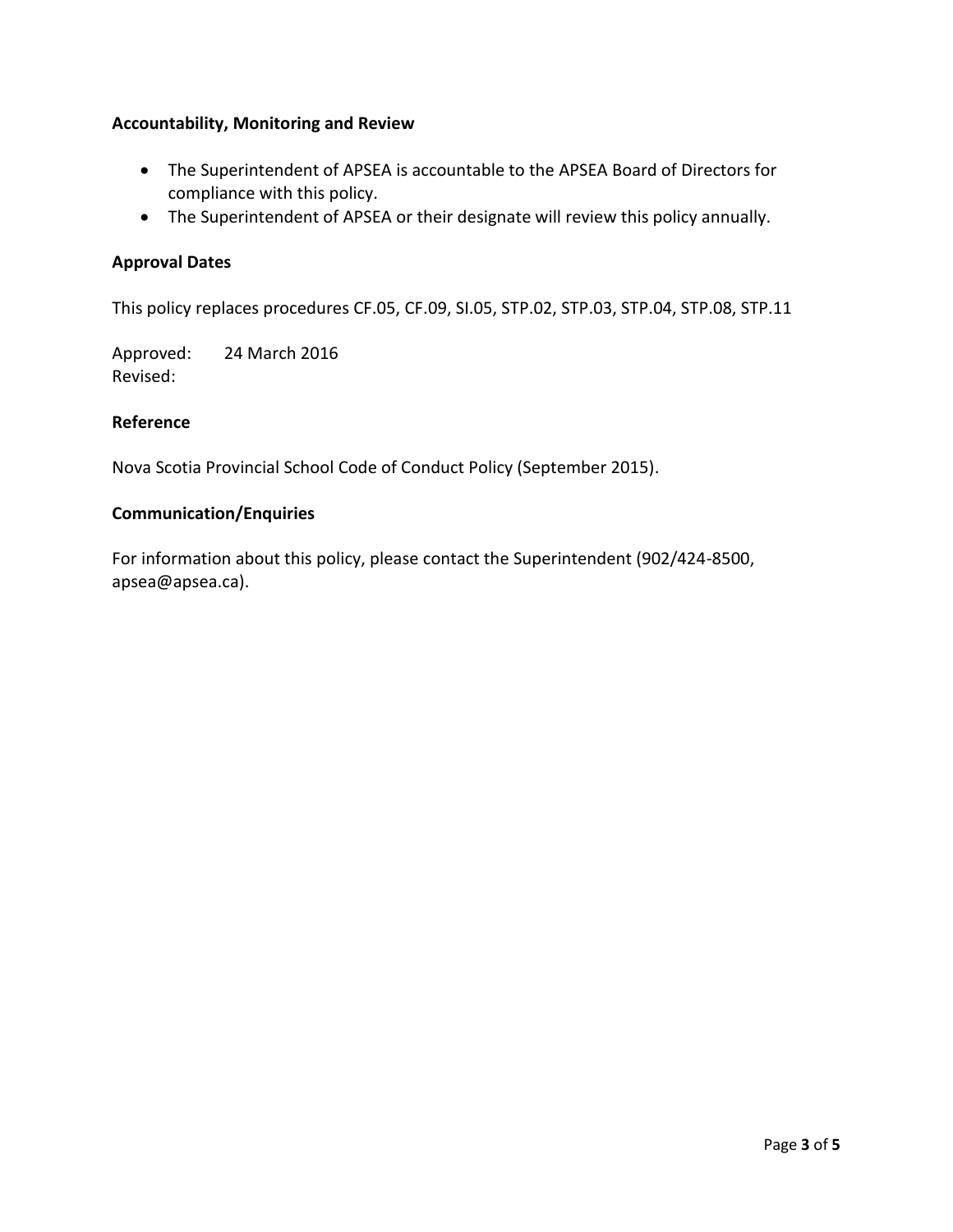# **APPENDIX A**

| Category                  | <b>Definition</b>                                                         |
|---------------------------|---------------------------------------------------------------------------|
| <b>Bullying</b>           | Bullying means behaviour, typically repeated, that is intended to         |
|                           | cause or should be known to cause fear, intimidation, humiliation,        |
|                           | exclusion, distress or other harm to another person's body, feelings,     |
|                           | self-esteem, reputation or property, and can be direct or indirect, and   |
|                           | includes assisting or encouraging the behaviour in any way.               |
| <b>Cyberbullying</b>      | Cyberbullying means any electronic communication through the use          |
|                           | of technology including, without limiting the generality of the           |
|                           | foregoing, computers, other electronic devices, social networks, text     |
|                           | messaging, instant messaging, websites and electronic mail, typically     |
|                           | repeated or with continuing effect, that is intended or ought             |
|                           | reasonably be expected to cause fear, intimidation, humiliation,          |
|                           | distress, or other damage or harm to another person's health,             |
|                           | emotional well-being, self-esteem, or reputation, and includes            |
|                           | assisting or encouraging such communication in any way.                   |
| <b>Discriminatory</b>     | Discriminatory behaviour includes any discrimination based on race,       |
| behaviour                 | culture, ethnicity, religion, creed, sex, sexual orientation, gender,     |
|                           | gender identity, gender expression, physical disability or mental         |
|                           | disability, mental illness, age, national or aboriginal origin, socio-    |
|                           | economic status, or appearance.                                           |
| <b>Illegal activity</b>   | Committing any act, or inciting others to commit any act, involving a     |
|                           | serious civil wrong or crime such as, but not limited to, stealing and    |
|                           | possessing or selling stolen property.                                    |
| Insubordination           | Behaviour that conveys a deliberate disregard for a person's authority    |
|                           | and position (e.g., APSEA staff, parent, adult in charge of student       |
|                           | activities).                                                              |
| <b>Misuse of networks</b> | Unauthorized access or misuse of networks, online resources, and or       |
| or online resources       | e-communications.                                                         |
| <b>Physical violence</b>  | Using force, gesturing, or inciting others to use force to injure another |
|                           | person.                                                                   |
| <b>Racist behaviour</b>   | Racist behaviour includes using racial/cultural slurs, engaging in        |
|                           | racial/ ethnic name-calling, or actions, or inciting others to use racist |
|                           | language or engage in racist behaviours.                                  |
| <b>Verbal abuse</b>       | Using, or inciting others to use, language that is demeaning,             |
|                           | threatening, or intimidating to another person.                           |
| <b>Sexual assault</b>     | Sexual assault is any sexual touching or contact without consent as       |
|                           | defined by the Criminal Code of Canada.                                   |
| <b>Sexual harassment</b>  | Sexual harassment is any objectionable, coercive, or irritating           |
|                           | comment, communication, action, or attention of a sexual nature that      |
|                           | is directed to a person or persons by someone who knows, or ought         |
|                           | reasonably to know, that such actions are unwelcome; action or            |